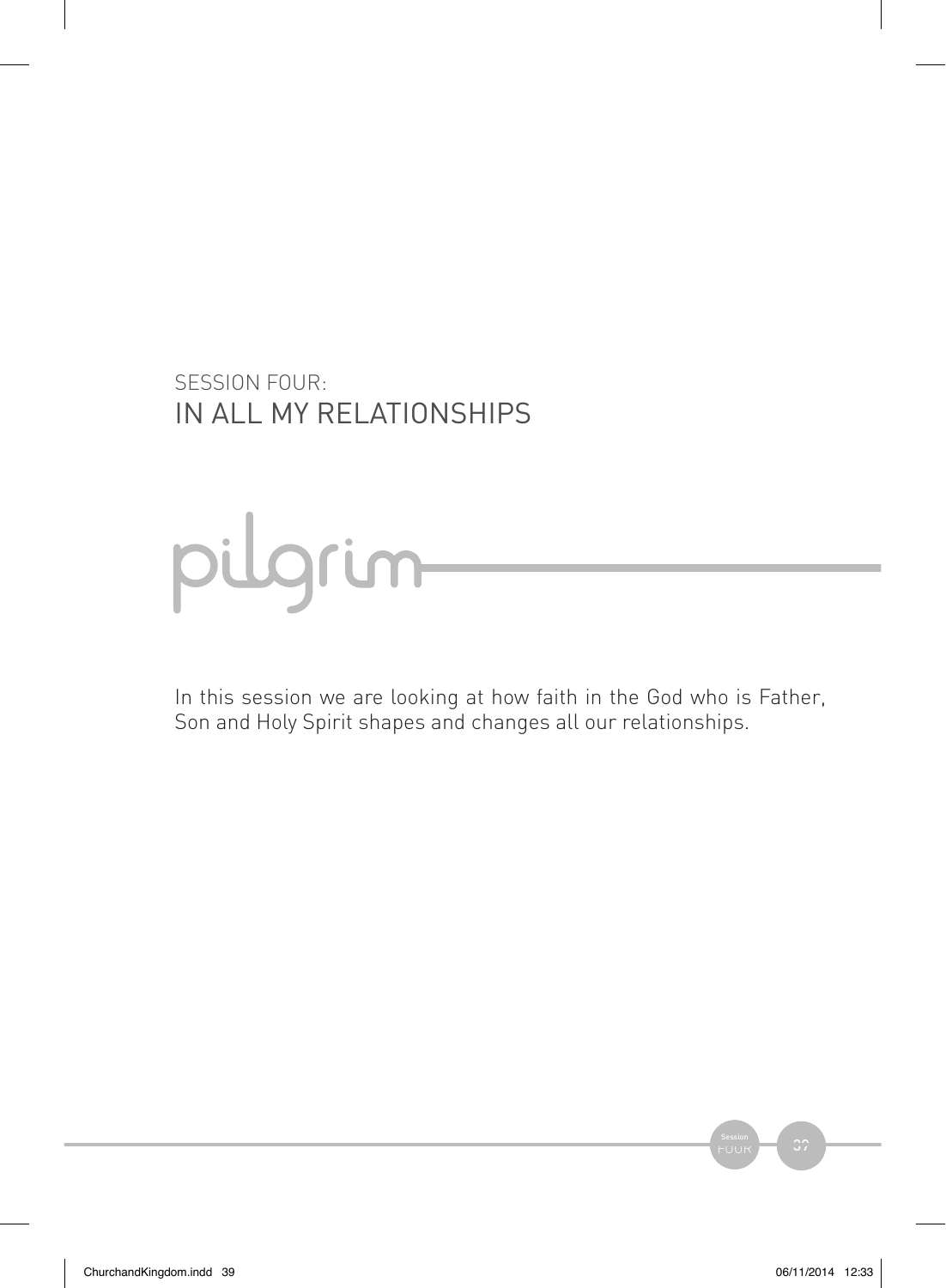# Opening Prayers

My soul proclaims the greatness of the Lord, my spirit rejoices in God my Saviour; he has looked with favour on his lowly servant.

From this day all generations will call me blessed; the Almighty has done great things for me and holy is his name.

He has mercy on those who fear him, from generation to generation.

He has shown strength with his arm and has scattered the proud in their conceit,

Casting down the mighty from their thrones and lifting up the lowly.

He has filled the hungry with good things and sent the rich away empty.

He has come to the aid of his servant Israel, to remember his promise of mercy,

The promise made to our ancestors, to Abraham and his children for ever.

LUKE 1.46–55

**Glory to the Father and to the Son and to the Holy Spirit; as it was in the beginning is now and shall be for ever. Amen.**

Loving God, shine the light of your gospel in and through my life each day; help me to live as a disciple of Christ, an ambassador for peace, and a sign of your loving presence in the world. **Amen.**

40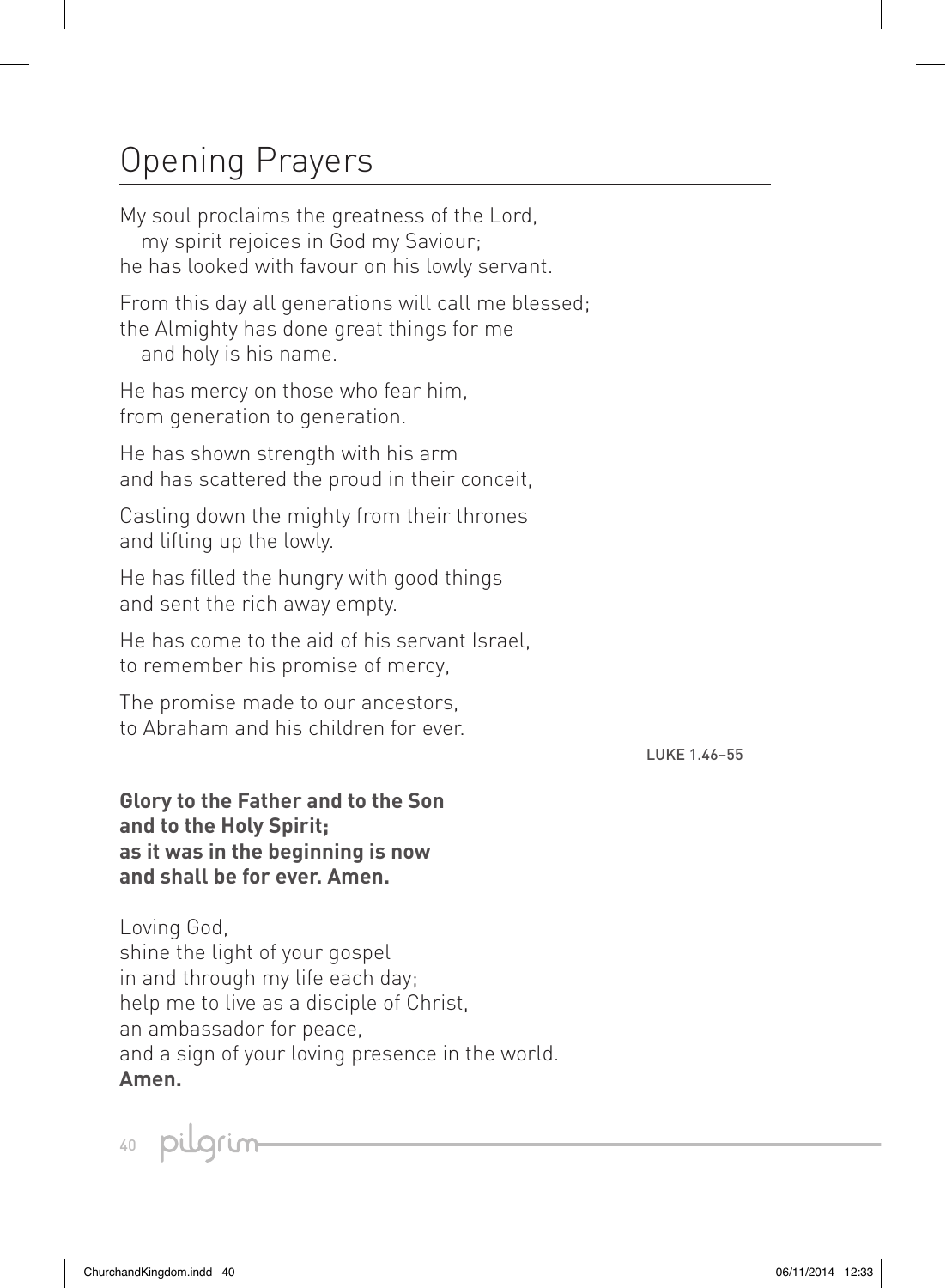#### **Conversation**

**What conclusions did you come to about your own giving and generosity? Not just your money but also your time and gifts? How does 'living generously' in response to the God who has given us everything in Christ begin to change our relationship with others, especially those closest to us, but also those we find most difficult or different?** 

## Reflecting on Scripture

## **Reading**

Just then a lawyer stood up to test Jesus. 'Teacher,' he said, 'what must I do to inherit eternal life?' 26He said to him, 'What is written in the law? What do you read there?' 27He answered, 'You shall love the Lord your God with all your heart, and with all your soul, and with all your strength, and with all your mind; and your neighbour as yourself.' 28And he said to him, 'You have given the right answer; do this, and you will live.'

<sup>29</sup>But wanting to justify himself, he asked Jesus, 'And who is my neighbour?' 30Jesus replied, 'A man was going down from Jerusalem to Jericho, and fell into the hands of robbers, who stripped him, beat him, and went away, leaving him half dead. 31Now by chance a priest was going down that road; and when he saw him, he passed by on the other side. 32So likewise a Levite, when he came to the place and saw him, passed by on the other side. 33But a Samaritan while travelling came near him; and when he saw him, he was moved with pity. <sup>34</sup>He went to him and bandaged his wounds, having poured oil and wine on them. Then he put him on his own animal, brought him to an inn, and took care of him. 35The next day he took out two denarii, gave them to the innkeeper, and said, 'Take care of him; and when I come back, I will repay you whatever more you spend.' 36Which of these three, do you think, was a neighbour to the man who fell into the hands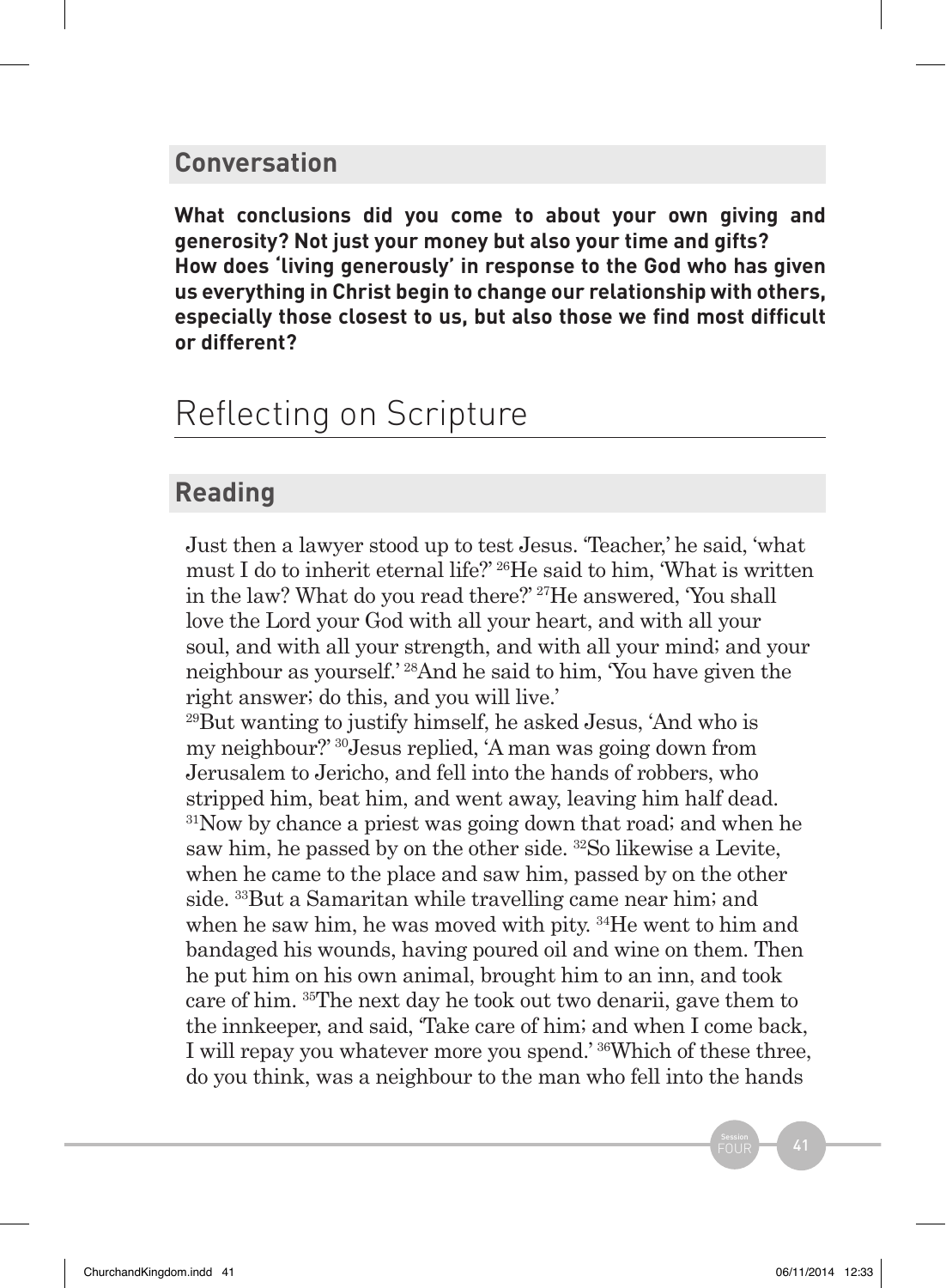of the robbers?' 37He said, 'The one who showed him mercy.' Jesus said to him, 'Go and do likewise.'

LUKE 10.25–37

#### **Explanatory note**

'A lawyer' at the time of Jesus would have been someone who was an expert in the Jewish law so this lawyer would probably have been a scribe, a Levite, a Priest or a Pharisee (i.e. quite possibly someone mentioned in the story!).

The Levite and the Priest may have feared that the man was dead. If they had touched him they would not have been allowed to serve in the temple.

Samaria, which lies between Judea and Galilee, was inhabited by people whose religious roots were the same as the Jews but who had developed their faith differently. There are still Samaritans living in Israel and Palestine but in 2012 they numbered less than 1000.

- Read the passage through once
- Keep a few moments' silence
- Read the passage a second time with different voices
- Invite everyone to say aloud a word or phrase that strikes them
- Read the passage a third time
- Share together what this word or phrase might mean and what questions it raises

### **Reflection Reflection rachel treweek**

#### **Transforming relationships**

*Relationship is at the heart of who God is.*

Relationship is at the heart of who God is: Father, Son and Holy Spirit. The Bible tells a story of a people made in God's image and made to live in relationship with God, in relationship with neighbour and in

relationship with self. The ideal of this relationship is reflected in the creation narratives at the beginning, but it is not long after that we see their first fracturing (Genesis 1—3).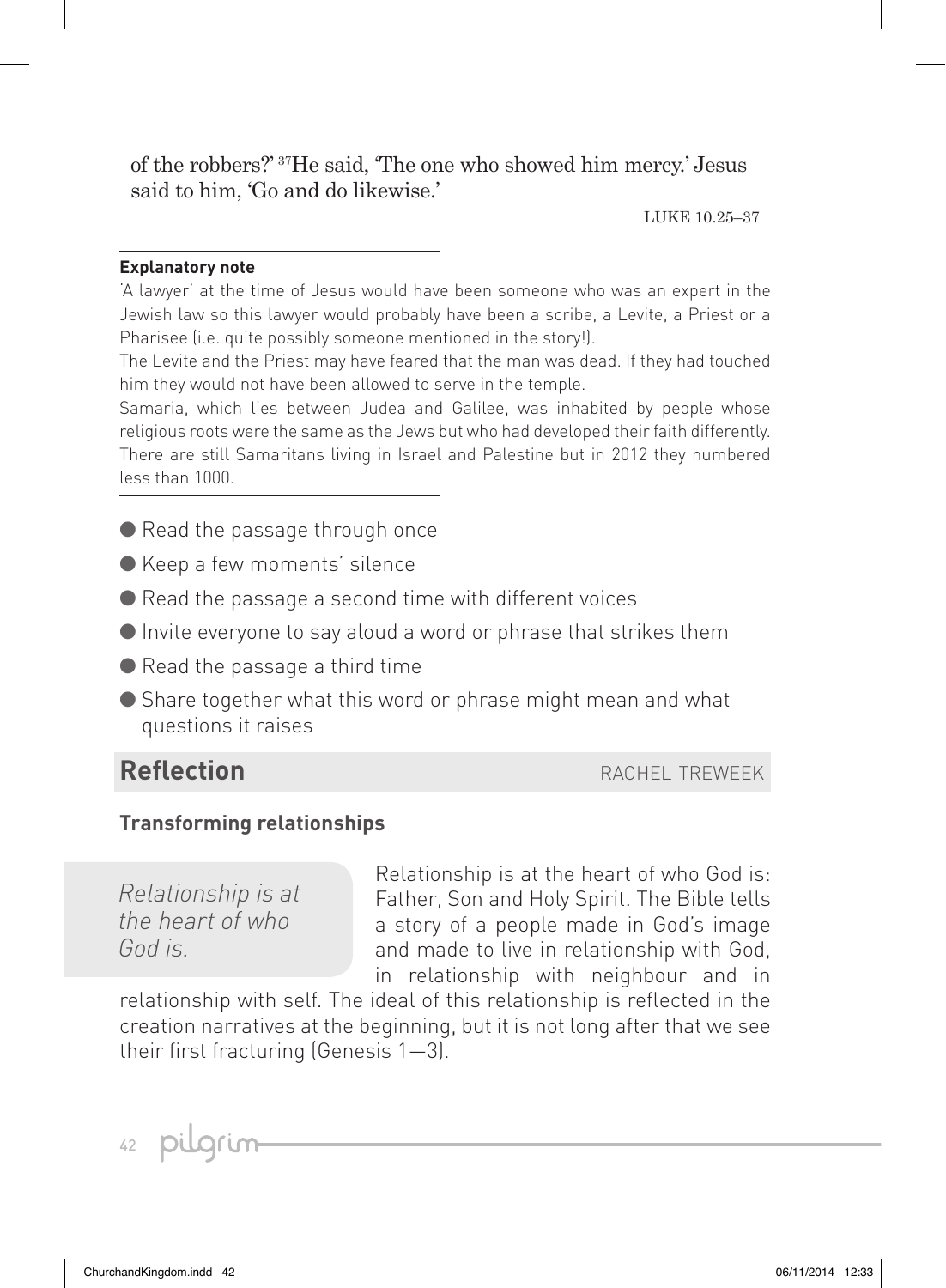But God is in the business of making all things new. The Bible's closing pages present a picture of creation redeemed and God's kingdom fully revealed (Revelation 21.1–5). God's people are restored to perfect relationship with each other and with their God. This is made possible through Christ's death and resurrection, and as God goes on bringing into being that which does not exist (Romans 4.17), Christ's followers are called to reflect the breaking through of God's kingdom in every relationship. This is rarely easy and always risky. That was true of the Samaritan with a stranger; and it is just as true in our relationships of deep intimacy or encounters with colleagues or friends.

Our pride and deep fear of humiliation and failure can drive us to relate in ways that are neither life-giving for ourselves, nor others. The Samaritan *might* have acted from a selfish motive, such as a need to be needed or to be seen as a hero; or perhaps he was driven by a desire to be special or always to succeed. Yet this story is told by Jesus to illustrate what it means to be a good *neighbour*, and therefore the Samaritan is clearly someone who truly desired the well-being of another. This was costly not only financially but also in terms of time, emotion and risk (a point that would not have been lost on Jesus' Jewish audience, who looked down on Samaritans and had virtually no social contact with them). Here is someone of difference choosing to act in the interest of the other. This is about having the mind of Christ (Philippians 2.1– 8).

#### **In short**

As Christians we are called to make risky relationships with those who are different from us in the same way as the Samaritan did in Luke 10.

## **For discussion**

What does it mean to you to be 'made for relationship'? How have your relationships with others made you and shaped who you are?

And how has your growing relationship with God changed you and shaped you, especially in your daily life and in your other relationships?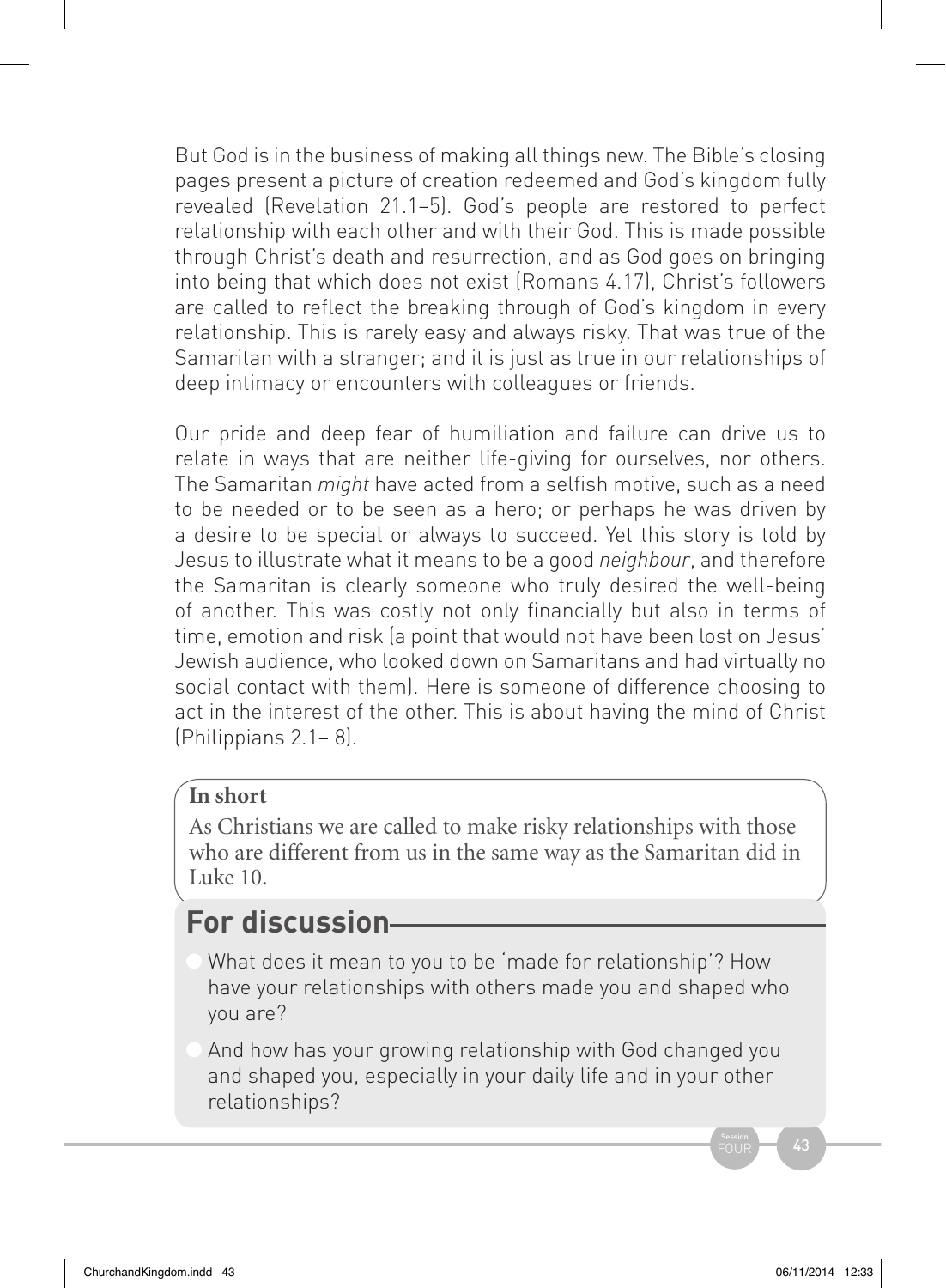#### **Serving others and living with difference**

As we grow in personal relationship with Christ and experience the ongoing work of the Holy Spirit in our lives, we are called to live relationships that enable mutual flourishing and transformation. And it must be true for all our relationships. Whether it is between close and intimate friends, marriage partners, parents and children or colleagues at work, each relationship is a place of encounter that

*Each relationship is a place of encounter.*

offers the potential for joy and pain to be shared; for love and trust to grow; for support and for faithful commitment and nurture to be given and received. In this each person in the relationship has the potential to grow more like Christ and

become more the person God created them to be. And the deeper the relationship, such as that between a married couple, the greater the commitment and the greater the potential for growth in Christ-like self-giving and receiving.

This generous love is best revealed to us in Christ's total self-giving on the cross. But vulnerability, commitment and faithfulness are qualities asked of us in every relationship. And there is always the danger that fear and selfishness mean we end up risking nothing, giving nothing away and rejecting or dismissing others. It is this we must guard against. The Samaritan allowed his heart to be moved and this led to an intentional choice to serve another. Seeking the well-being of others is not about being driven by 'should' and 'ought' and is never to be confused with degradation of self or the permitting of abuse.

When Christ takes on the role of a slave and washes the feet of his disciples (John 13.1–15), we read that: 'Jesus, knowing … that he had come from God and was going to God, got up from the table' (verse 3). Jesus knew who he was. My love of neighbour will be impoverished if I do not: commit to continually discovering who *I am* in a place of both repentance and hope; dare to hear God's 'yes'; accept God's love and grace in abundance; and grow in understanding of self (1 John 3.1). It is only from this place that I can truly serve others.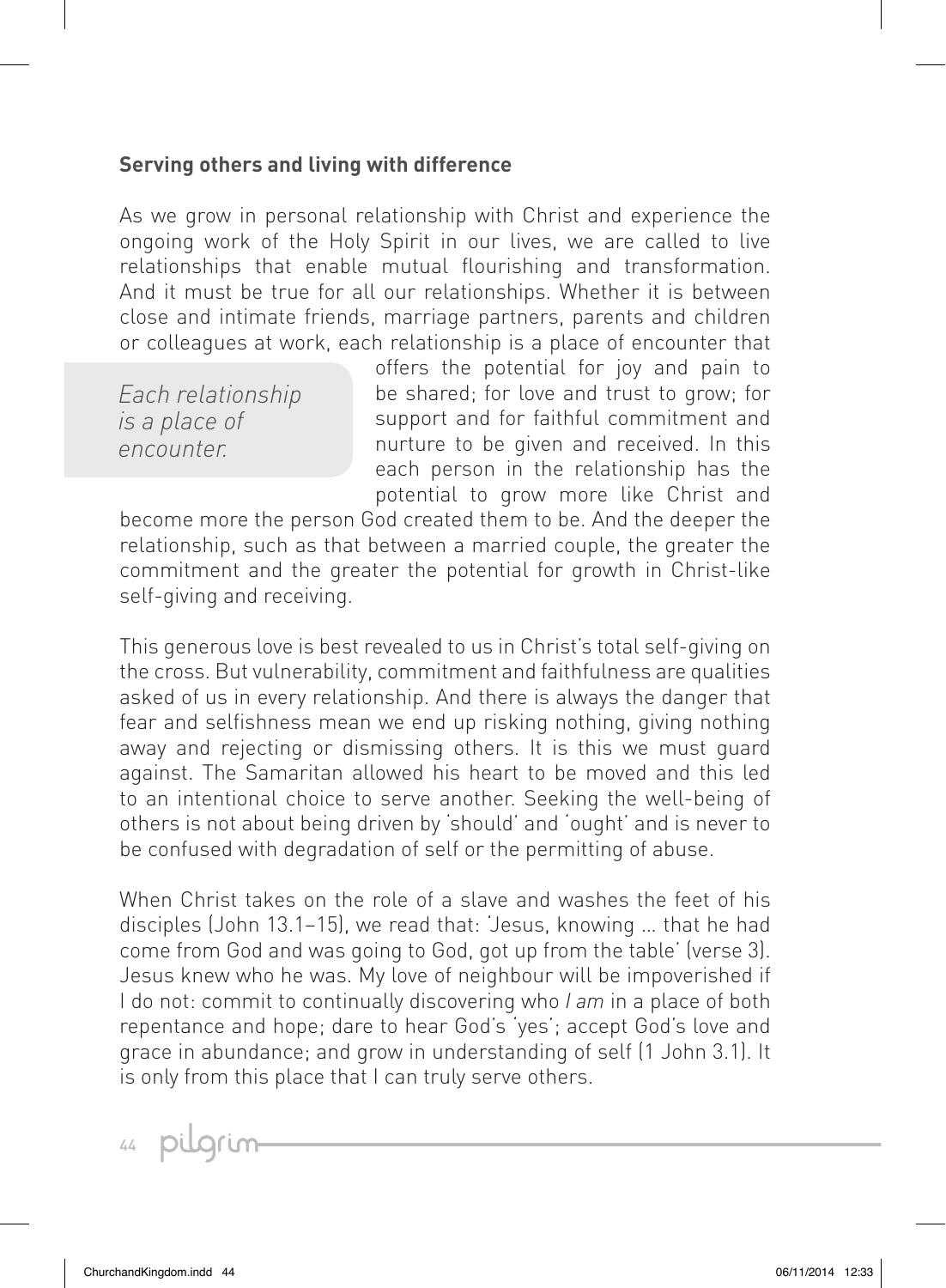Serving others also requires living with difference. We are created in God's image as unique individuals. The concept of being the body of Christ is one that affirms diversity (1 Corinthians 12.12–14) and yet so often when we encounter difference in others we experience fear and threat. In a world that struggles with difference and the conflict that often emerges, Christ's followers have rich treasure to offer when they demonstrate what it means to 'disagree well'.

If the Samaritan and the injured man had encountered each other in the future, they would have still been men with profound differences. However, I like to think that there would have been a bond between them that meant they exhibited respect, trust, love and grace as they remained committed to relationship in a place of difference.

#### **In short**

Vulnerability, commitment and faithfulness are qualities asked of us in every relationship.

## **For discussion**

- In what ways do you take Christ-like risk in your relationships?
- What needs to change in order for your relationships to reflect more distinctively the love of Christ?
- How might we love one another better in places of difference?

# Journeying On

During this next week reflect more deeply on your closest human relationships and your most tricky human relationships. How are they places where Christ can be known and revealed and where you can grow in Christ-like giving and service?